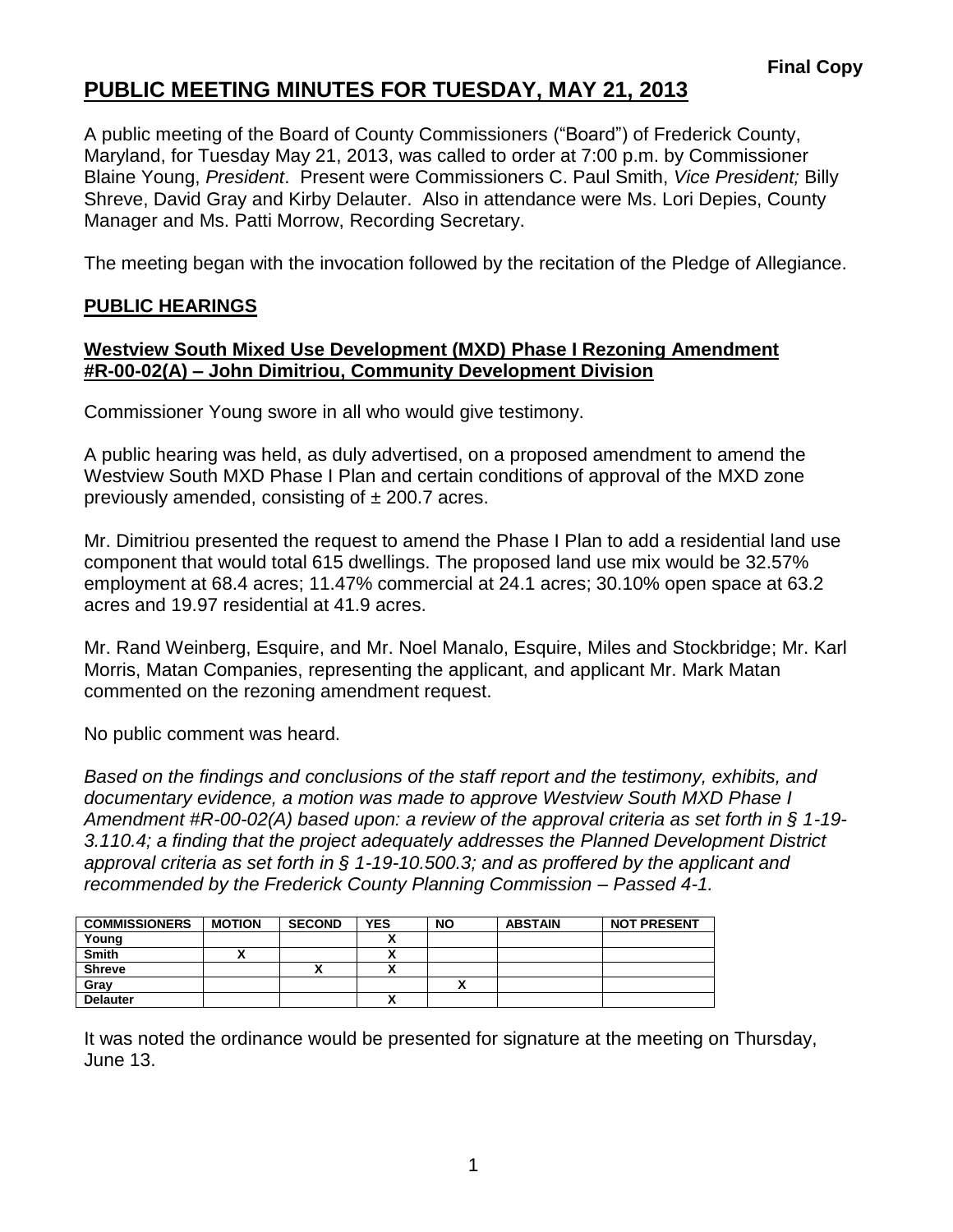## **PUBLIC MEETING MINUTES FOR TUESDAY, MAY 21, 2013**

#### **Development Rights and Responsibilities Agreement for Westview South MXD – Eric Soter, Community Development Division and Kathy Mitchell, Office of the County Attorney**

Commissioner Young swore in all who would give testimony.

A public hearing was held, as duly advertised, on a draft DRRA and a draft Adequate Public Facilities (APFO) Letter of Understanding (LOU) for Westview South MXD.

Mr. Soter and Ms. Mitchell presented the proposed draft DRRA and the draft LOU.

Mr. Rand Weinberg, Esquire, and Mr. Noel Manalo, Esquire, Miles and Stockbridge; Mr. Karl Morris, Matan Companies, representing the applicant, and applicant Mr. Mark Matan commented on the DRRA.

No public comment was heard.

*Motion to approve the DRRA for the Westview South MXD and direct staff to prepare the final agreement for signature on June 13 to include additional wording as presented in 2.2B – Development Requirements – Passed 4-1.*

| <b>COMMISSIONERS</b> | <b>MOTION</b> | <b>SECOND</b> | <b>YES</b> | <b>NO</b> | <b>ABSTAIN</b> | <b>NOT PRESENT</b> |
|----------------------|---------------|---------------|------------|-----------|----------------|--------------------|
| Young                |               |               |            |           |                |                    |
| <b>Smith</b>         |               |               |            |           |                |                    |
| <b>Shreve</b>        |               |               | v          |           |                |                    |
| Gray                 |               |               |            |           |                |                    |
| <b>Delauter</b>      |               |               |            |           |                |                    |

*Based on the findings and conclusions of the staff report and the testimony, exhibits, and documentary evidence, a motion was made to make a determination of adequacy and approve the APFO LOU for the Westview South MXD – Passed 4-1.*

| <b>COMMISSIONERS</b> | <b>MOTION</b> | <b>SECOND</b> | <b>YES</b> | <b>NO</b> | <b>ABSTAIN</b> | <b>NOT PRESENT</b> |
|----------------------|---------------|---------------|------------|-----------|----------------|--------------------|
| Young                |               |               |            |           |                |                    |
| <b>Smith</b>         |               |               |            |           |                |                    |
| <b>Shreve</b>        |               |               |            |           |                |                    |
| Gray                 |               |               |            |           |                |                    |
| <b>Delauter</b>      |               |               |            |           |                |                    |

It was noted the agreement would be presented for signature at the meeting on Thursday, June 13.

#### **PUBLIC COMMENTS AND/OR REQUESTS**

None.

#### **COMMISSIONER COMMENTS**

None.